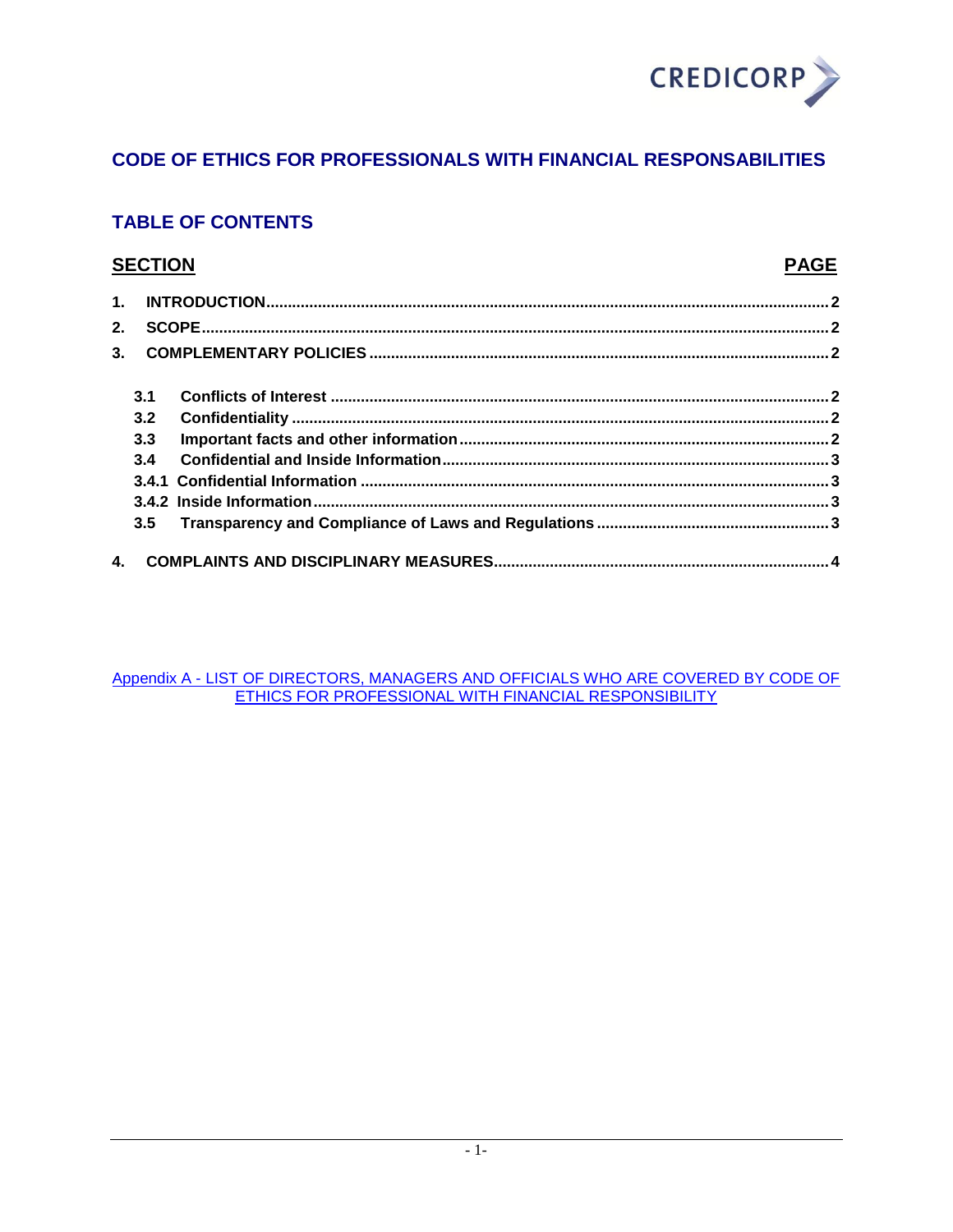

## <span id="page-1-0"></span>**1. INTRODUCTION**

This *Code of Ethics for professionals with financial responsibility* is a complement to Credicorp's Code of Ethics. Credicorp's objective in adopting this code is to provide additional guidelines for the most senior executives of Credicorp and its subsidiaries (which together make up the Corporation), as well as for all professionals who work in areas related to the preparation of financial statements and reports related to Credicorp and/or its subsidiaries; an other personnel within the Corporation who may influence or participate in the preparation of information related to financial matters. The Corporation, if deemed necessary, can implement additional internal policies in relation to this code.

Credicorp expects the above mentioned personnel to act with the highest standards of personal and professional integrity in all their activities; to comply with all applicable laws and regulations; and to dissuade others from acting with wrong intentions.

## <span id="page-1-1"></span>**2. SCOPE**

In Appendix A, which is attached to this document, a list of managers and employees can be found to whom the standards of this Code apply.

## <span id="page-1-2"></span>**3. COMPLEMENTARY POLICIES**

All personnel subject to this Code agree to comply with the following standards relating to:

#### <span id="page-1-3"></span>**3.1 Conflicts of Interest**

- a) To use and promote honest and ethical behavior, including the management of real or apparent conflicts of interest, which may arise from personal or professional relationships.
- b) To mitigate the likelihood of affecting customer interests as a result of the services rendered to them.
- c) To avoid exposing employees of the Corporation to conflicts of interest, by adequately assigning tasks and responsibilities.

#### <span id="page-1-4"></span>**3.2 Confidentiality**

To take all reasonable measures to protect the confidentiality of information regarding the Corporation that is not public knowledge, such as information about clients, especially information that has been obtained or created through the professional's activities, and prevent the unauthorized disclosure of such information, unless it is required by the legal standards in force in the country where the subsidiaries of the Corporation operate

#### <span id="page-1-5"></span>**3.3 Important Facts and other information**

- a) The following are considered important Facts:
	- Acts, facts, decisions and agreements that may affect the financial situation and/or the results of the Corporation and its subsidiaries.
	- Information that significantly affects or may significantly affect the determination of the price, supply or transaction of the shares or bonds listed and quoted in the New York Stock Exchange (NYSE), or on the stock exchanges where the shares of the companies that constitute the Corporation are listed.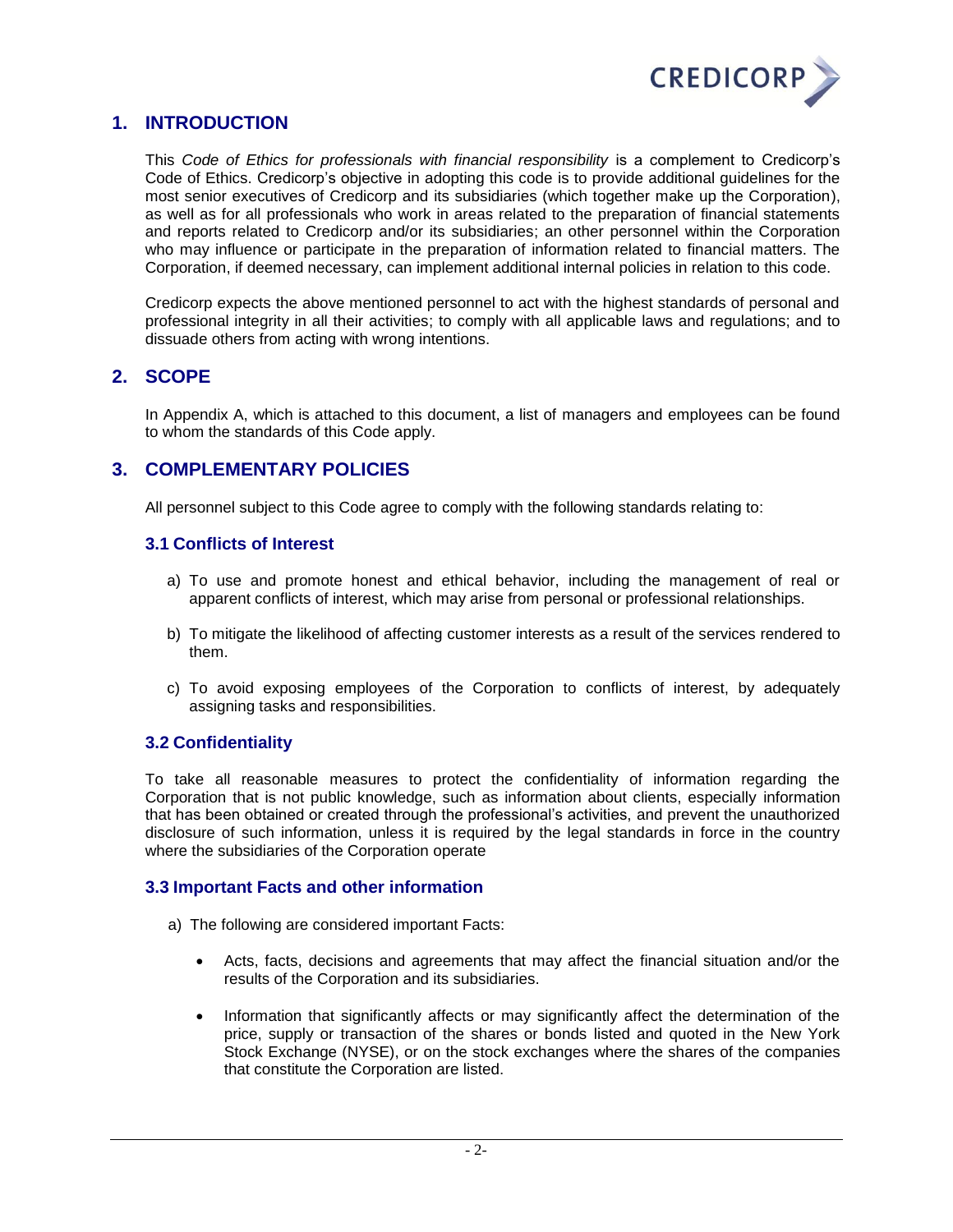

- In general, the information necessary for investors to form an opinion about the risks implicit in the Corporation's operations, its financial situation and its results of operations, as well as that of the securities the Corporation or its subsidiaries have issued.
- b) Those employees who are responsible for participating in the development, generation or sending of important Facts to regulators<sup>1</sup>, have the obligation to send this information in a complete, reliable and clear manner, within the established deadlines and in the appropriate format as established by such regulator and before such information can be transferred to a third party.
- c) In addition, employees must review the "Disclosure of Important Facts" section in Credicorp´s Corporate Governance Policies.

#### <span id="page-2-1"></span><span id="page-2-0"></span>**3.4 Confidential and Inside Information**

#### **3.4.1 Confidential Information**

To designate as **"**Reserved" all acts, facts, decisions, agreements or negotiations that are in process, the premature disclosure of which may cause damage to the Corporation, shareholders, clients or employees.

#### <span id="page-2-2"></span>**3.4.2 Inside Information**

l

- a) To not disclose any information from and about the Corporation, its business, or to one or more securities it has issued or guaranteed, not disclosed to the market, the public knowledge of which, due to its nature, could influence the liquidity, price or quotation of the securities issued, as well as all information that is considered to be inside information under the regulations where the Corporation operates.
- b) Obtain from using inside information for any reason other than its intended purpose.

#### <span id="page-2-3"></span>**3.5 Transparency and Compliance of Laws and Regulations**

- a) To help to enable the market to determine in an adequate manner the price of the Corporation's shares or bonds, ensuring that the information that is disclosed is true, clear, sufficient, opportune and quantified where appropriate.
- b) To clarify or refute any information that is false, inexact or incomplete in reference to important facts and other communications, through coordination with the areas referred to under the "Disclosure of Important Facts" section in the Corporate Governance Policies of Credicorp.
- c) To comply with the laws and regulations, related to their professional activities, applicable to the Corporation.
- d) To ensure that no information is concealed, and that no actions are taken that could fraudulently influence, coerce, manipulate or confuse the external auditors of the Corporation, causing them to present financial statements that are misleading.

 $1$  For the purposes of this Code, the regulators are those entities that establish regulations concerning operations and financial accounting for the Corporation, and with respect to which the Corporation is required to present financial statements and information in accordance with established regulations.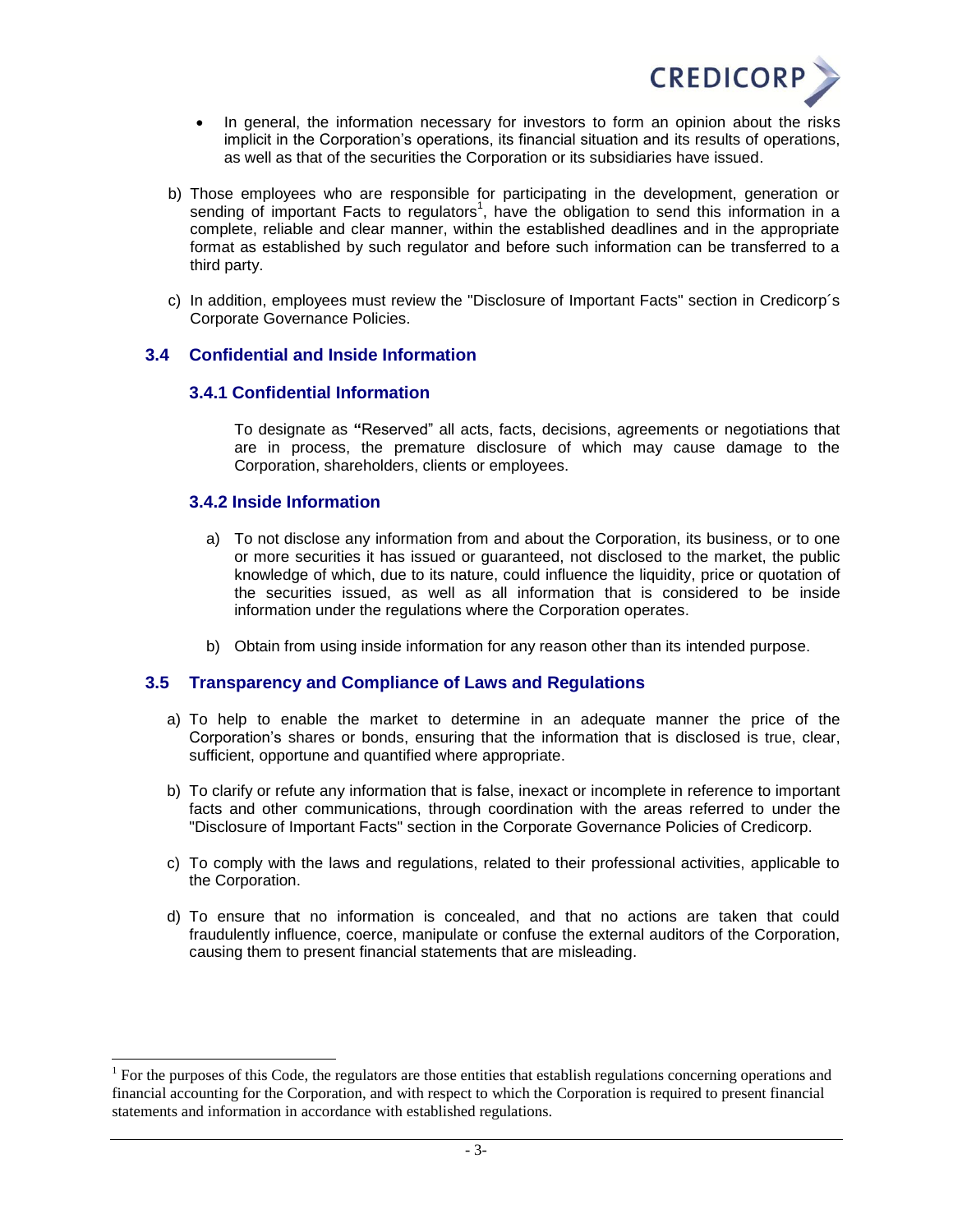

## <span id="page-3-0"></span>**4. COMPLAINTS AND DISCIPLINARY MEASURES**

- a) To report any fact (unauthorized use of inside information, conflicts of interest, etc.), based on solid evidence, that could be a possible violation of this Code or its complementary rules. The procedures are outlined in Credicorp's Guidelines for Conduct and Credicorp's Reporting System.
- b) Among the facts that should be reported are the following:
	- Conducting a transaction with inside information.
	- Existence of fraud or attempted fraud.
	- Disappearance of funds or bonds or securities.
	- Alteration of accounting records or financial information.
	- Accounting, financial and / or administrative irregularities, among others.
	- Non-compliance with legal regulations or internal standards of each Credicorp company.
- c) Violations of the Code may result in the application of disciplinary measures, depending on the severity and the concrete analysis of the case, the outcome of which can be the termination of employment of the employee, without prejudice to the civil and criminal actions that may apply.
- d) Any questions regarding this Code can be referred to the Compliance units of the Credicorp companies through the channels provided by them.